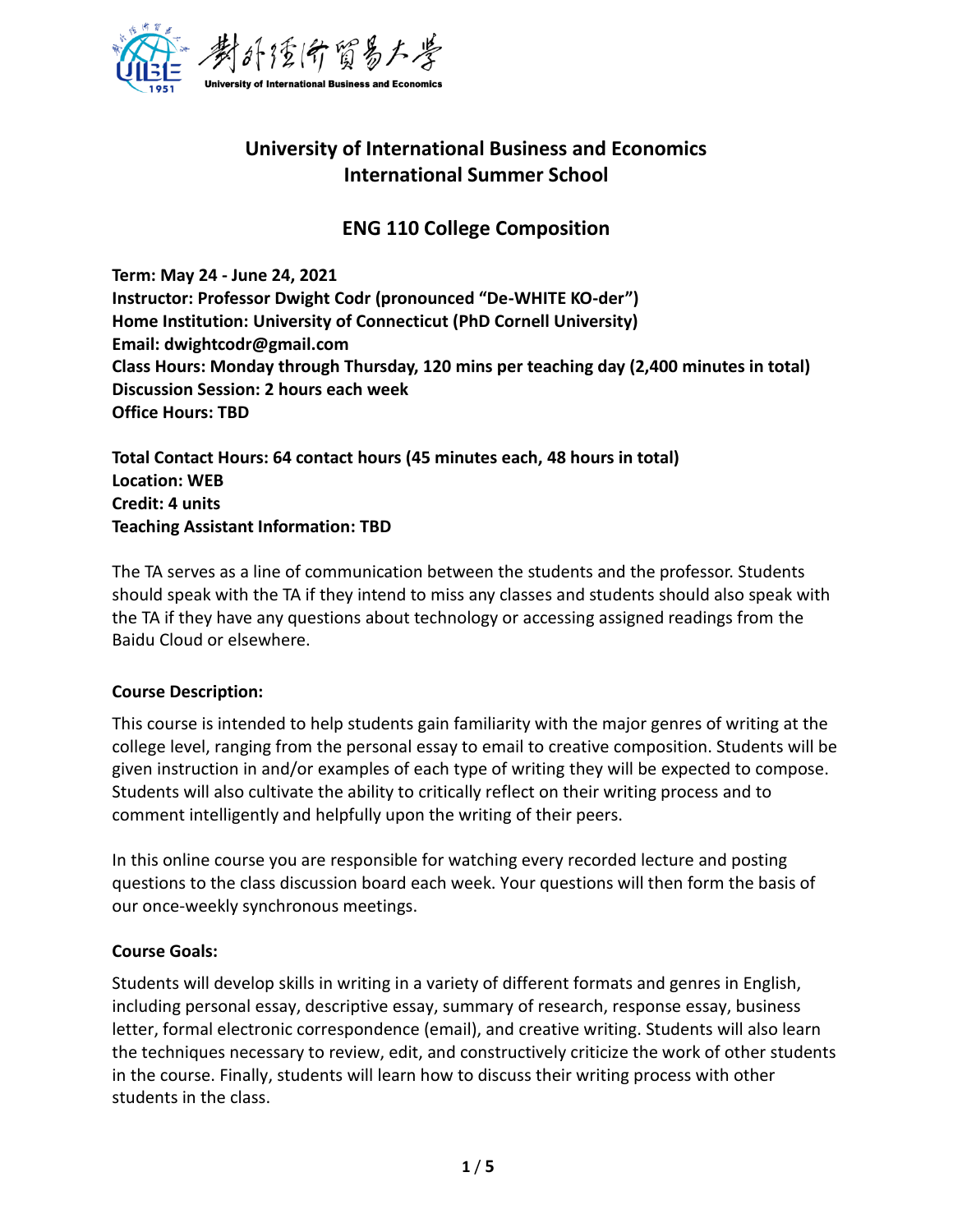

## **Grading Policy:**

All assignments must be typed and formatted as .doc or .docx files. PDFs and TXT files are not accepted.

One hundred total points are possible. 80 for the four writing assignments (see below for a breakdown of these assignments) and 20 for participation Four writing assignments: Descriptive Essay: 20 points Summary of Research Essay 1: 20 points Summary of Research Essay 2: 20 points Response Essay: 20 points

Participation

Students can receive up to 4 points for each of the 5 weeks of the course (up to 20 points total). You will receive 1 point for attending each week's synchronous meeting.

You will receive a further 3 points each week for posting a question for each week's readings or lectures (see schedule below for details about what your questions should be about for each week).

You do not have to have your camera turned on for the synchronous meetings, but if your camera is off, and you are called upon to answer a question, and you do not answer, you will receive zero points for participation that week.

If you have questions about your participation grade, please speak with the TA.

#### **Required Assignments**:

Course requirements include 4 formal essays, and daily informal writing in and out of the classroom. To earn a passing grade in this course, you must meet the following requirements: complete all 4 formal assignments; write a total of 10-30 pages of formal writing; write at least two essays that are a minimum of 5 pages each and revised substantively based on feedback by peers and by the instructor. There will also be some presentations in class sometime. There will be no midterm or final exam in this class.

#### **Grading Scale:**

Assignments and examinations will be graded according to the following grade scale:

|      | 90-100 |           | 72-74    |
|------|--------|-----------|----------|
| А-   | 85-89  |           | 68-71    |
| $B+$ | 82-84  | $\,$ $\,$ | 64-67    |
|      | 78-81  |           | 60-63    |
| В-   | 75-77  |           | below 60 |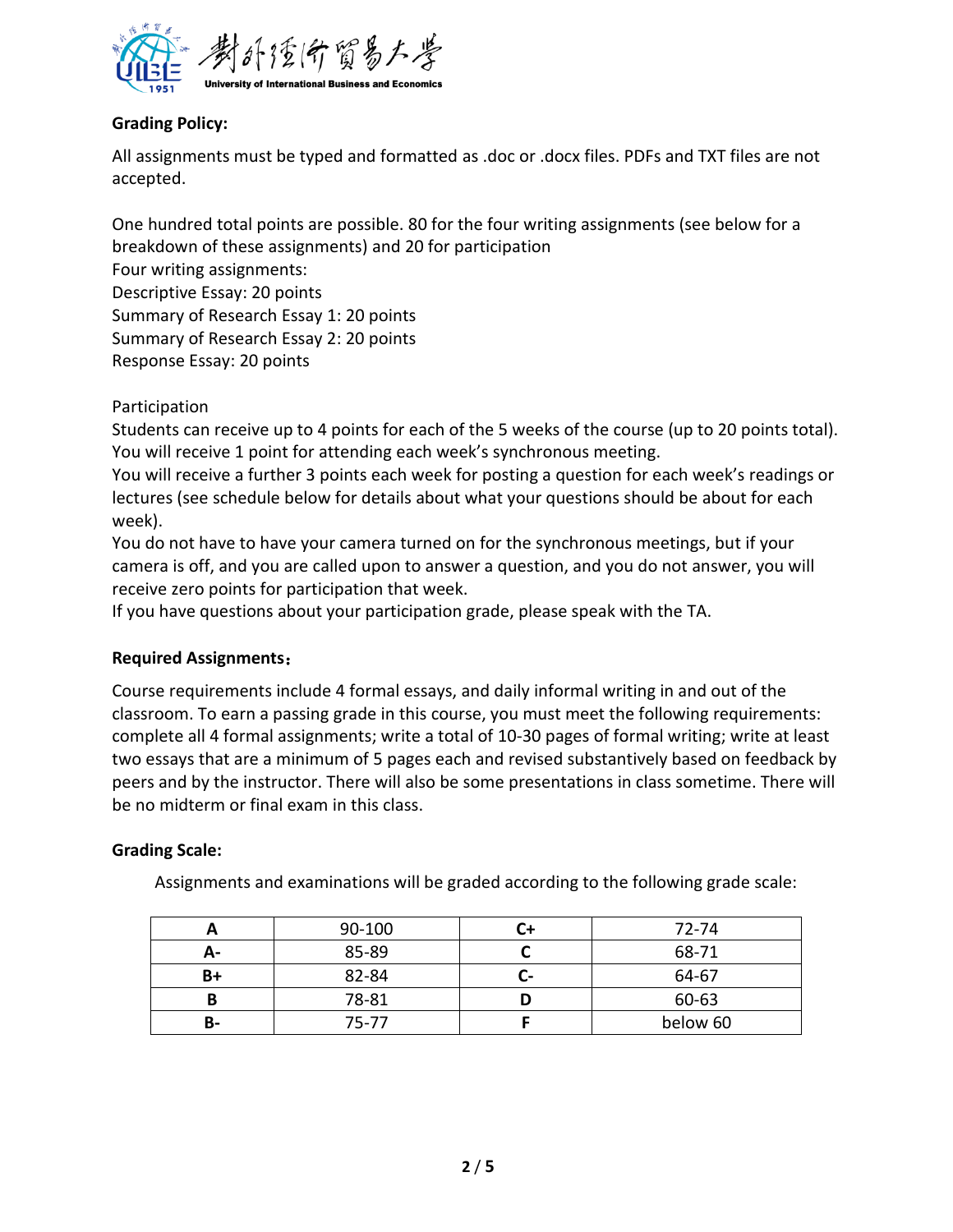

### **Course Schedule:**

Students should plan on viewing the lectures and completing the readings for any given week BEFORE that week's synchronous meeting. Your assignments, however, are due at the end of each week because we will discuss the weekly assignments during the synchronous meetings.

#### **Week 1**

Recorded Lectures: "Professor's personal introduction" "The syllabus" "What counts as cheating?" "The personal essay" "Creating a dominant impression" "Analyzing a descriptive passage" "Listing details"

Readings: Parks. "A Different Kind of Forever: Remembering My Grandmother's Kitchen" (PDF) McCuen-Metherell and Winkler. "Description" (PDF)

Assignments: Descriptive Essay (Due Friday)

Synchronous Meeting:

This week will be devoted, primarily, to introducing students to the course, reviewing expectations, and introducing ourselves to one another

#### **Week 2**

Recorded Lectures: "Argumentation" "Causal Analysis" "Writing Introductions" "Writing Transitions" "Writing Conclusions"

Readings: McCuen-Metherell and Winkler. "Argumentation" (PDF)

Assignments: None

Synchronous Meeting: Questions on week one and week two lectures and readings are welcome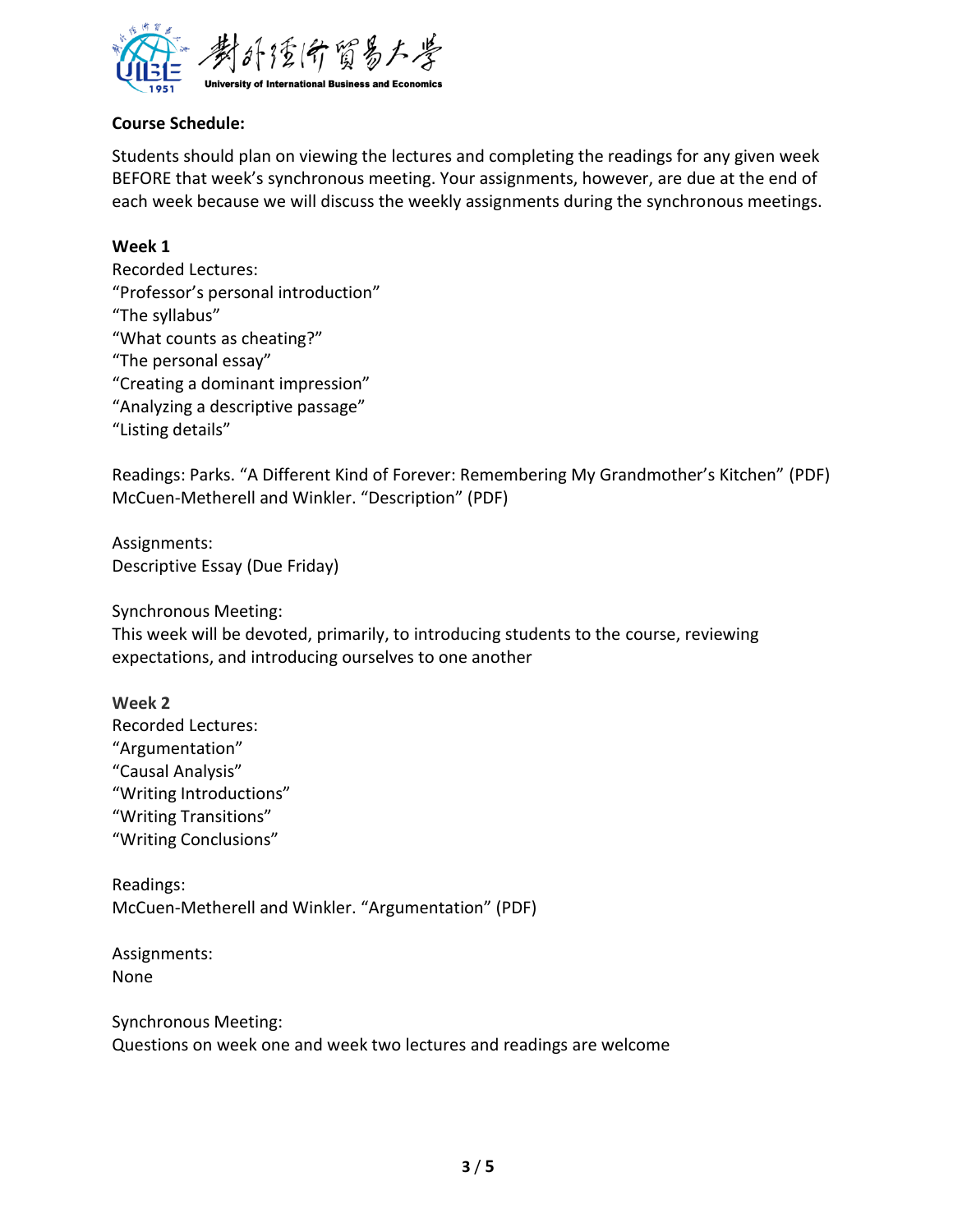

**Week 3** Recorded Lectures: "What is an academic resource?" "The Art of Summary" (2 parts) "Summarizing 'Blue Collar Brilliance'" (2 parts)

Readings: Graff and Birkenstein. "The Art of Summary" Rose. "Blue Collar Brilliance" Graff. "Hidden Intellectualism"

Assignment: Summary of Research Essay 1 (Due Friday)

Synchronous Meeting: Questions on week 3 lectures and readings are welcome

#### **Week 4**

Recorded Lectures: "Using Voice Markers" "Quoting Grammatically" "Quotation Sandwich"

Readings: Pollan. "Escape from the Western Diet"

Assignment: Summary of Research Essay 2 (Due Friday)

Synchronous Meeting:

Part of class will be devoted to discussing week 3 summaries. Questions on week 4 readings are welcome

#### **Week 5**

Recorded Lectures: "Three Ways to Respond" "Writing a response to Pollan"

Readings: Freedman. "How Junk Food Can End Obesity"

Assignment: Response Essay (Due Friday)